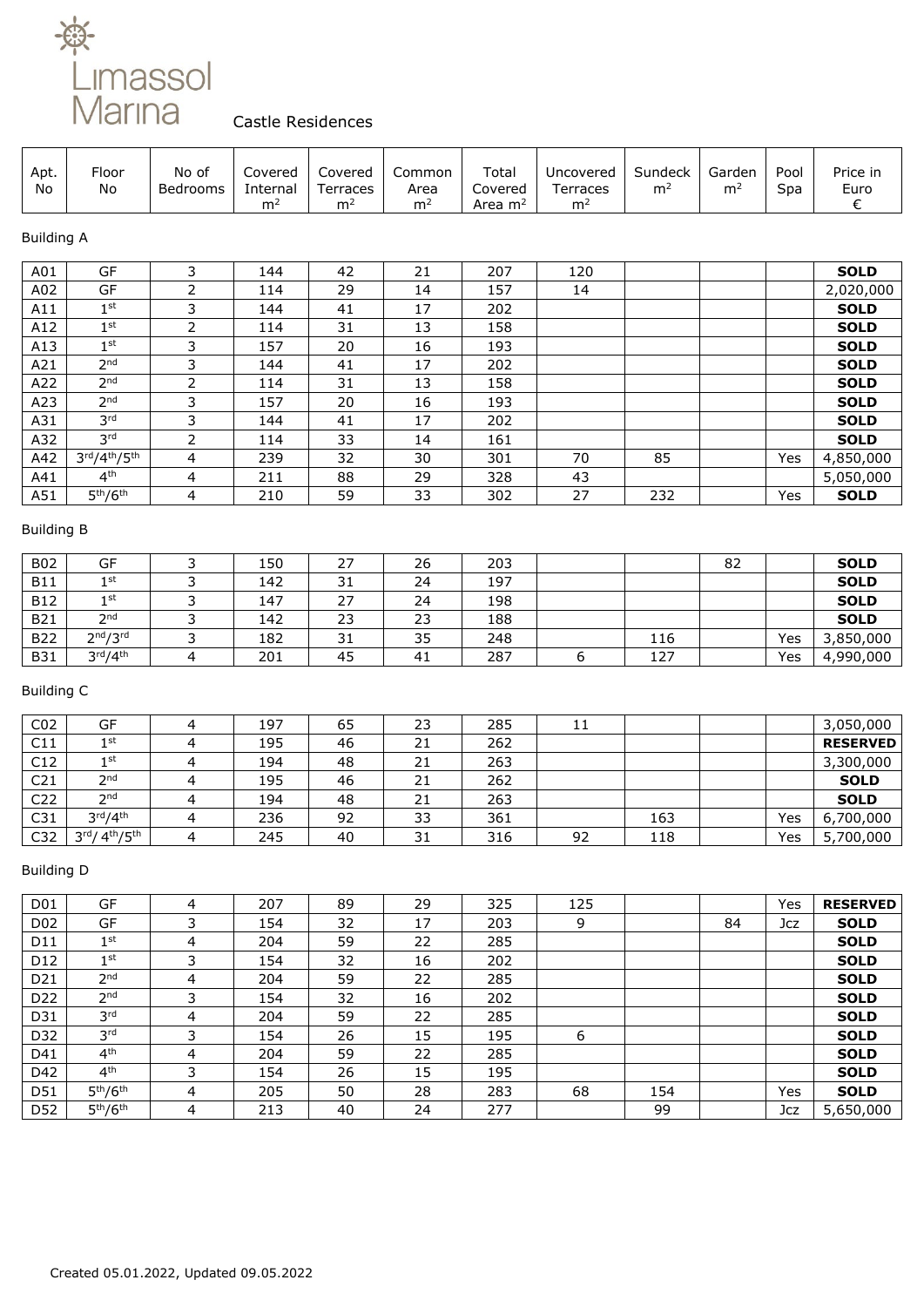Limassol<br><u>Marina</u>

|  | Apt.<br>No | Floor<br>No | No of<br>Bedroom | Covered<br>nternal:<br>m | Covered<br>Terraces<br>m <sup>2</sup> | Common<br>Area<br>m <sup>2</sup> | Total<br>Covered<br>Area m <sup>2</sup> | Uncovered<br>Ferraces<br>m <sup>2</sup> | Sundeck<br>m <sup>2</sup> | Garden<br>m <sup>2</sup> | Pool<br>Spa | Price in<br>Euro |
|--|------------|-------------|------------------|--------------------------|---------------------------------------|----------------------------------|-----------------------------------------|-----------------------------------------|---------------------------|--------------------------|-------------|------------------|
|--|------------|-------------|------------------|--------------------------|---------------------------------------|----------------------------------|-----------------------------------------|-----------------------------------------|---------------------------|--------------------------|-------------|------------------|

Building E

| E02 | GF                               | 4                       | 227 | 50  | 32 | 309 | 96             | 92 | Yes | <b>SOLD</b>                  |
|-----|----------------------------------|-------------------------|-----|-----|----|-----|----------------|----|-----|------------------------------|
| E11 | 1 <sup>st</sup>                  | 3                       | 145 | 31  | 18 | 194 |                |    |     | <b>SOLD</b>                  |
| E12 | 1 <sup>st</sup>                  | $\overline{2}$          | 122 | 15  | 14 | 151 | $\overline{2}$ |    |     | <b>SOLD</b>                  |
| E13 | 1 <sup>st</sup>                  | $\overline{2}$          | 115 | 19  | 14 | 148 |                |    |     | <b>SOLD</b>                  |
| E14 | 1 <sup>st</sup>                  | 3                       | 148 | 65  | 22 | 235 | 5              |    |     | <b>SOLD</b>                  |
| E21 | 2 <sub>nd</sub>                  | 3                       | 145 | 34  | 18 | 197 |                |    |     | <b>SOLD</b>                  |
| E22 | 2 <sub>nd</sub>                  | $\overline{2}$          | 122 | 17  | 14 | 153 |                |    |     | <b>SOLD</b>                  |
| E23 | 2 <sub>nd</sub>                  | $\overline{2}$          | 115 | 21  | 14 | 150 |                |    |     | <b>SOLD</b>                  |
| E24 | 2 <sub>nd</sub>                  | 3                       | 148 | 65  | 22 | 235 |                |    |     | 2,680,000                    |
| E31 | 3 <sup>rd</sup>                  | 3                       | 145 | 35  | 18 | 198 | $\overline{2}$ |    |     | <b>SOLD</b>                  |
| E32 | 3 <sup>rd</sup>                  | 2                       | 122 | 16  | 14 | 152 |                |    |     | <b>SOLD</b>                  |
| E33 | 3 <sup>rd</sup>                  | $\overline{2}$          | 115 | 21  | 14 | 150 |                |    |     | <b>SOLD</b>                  |
| E34 | 3 <sup>rd</sup>                  | 3                       | 148 | 65  | 22 | 235 | $\overline{2}$ |    |     | 2,650,000                    |
| E41 | 4 <sup>th</sup>                  | 3                       | 145 | 34  | 18 | 197 |                |    |     | <b>SOLD</b>                  |
| E42 | 4 <sup>th</sup>                  | $\overline{2}$          | 122 | 17  | 14 | 153 | 5              |    |     | <b>SOLD</b>                  |
| E43 | 4 <sup>th</sup>                  | 2                       | 115 | 22  | 14 | 151 | $\overline{7}$ |    |     | <b>SOLD</b>                  |
| E44 | 4th                              | 3                       | 148 | 66  | 22 | 236 |                |    |     | 2,780,000                    |
| E52 | 5 <sup>th</sup>                  | $\overline{\mathbf{4}}$ | 239 | 120 | 41 | 400 | 139            |    | Jcz | <b>SOLD</b>                  |
| E53 | 5 <sup>th</sup>                  | 3                       | 148 | 41  | 20 | 209 | 35             |    |     | <b>SOLD</b>                  |
| E62 | 6 <sup>th</sup>                  | 4                       | 239 | 97  | 35 | 371 | 23             |    |     | <b>UNDER</b><br><b>OFFER</b> |
| E63 | 6 <sup>th</sup>                  | 3                       | 148 | 36  | 19 | 203 |                |    |     | <b>UNDER</b><br><b>OFFER</b> |
| E72 | 7 <sup>th</sup> /8 <sup>th</sup> | $\overline{4}$          | 248 | 56  | 38 | 342 | 199            |    | Yes | <b>SOLD</b>                  |
| E73 | 7 <sup>th</sup> /8 <sup>th</sup> | 4                       | 211 | 24  | 27 | 262 | 94             |    |     | <b>SOLD</b>                  |

## **Ready for immediate delivery**

## **Terms of payment**

- 1. 70% of contract value on signing of the contract of sale
- 2. 30% of contract value on delivery

#### **Note**

- **-** The above prices are subject to 19% VAT
- **-** Properties are subject to a reduced VAT if certain client conditions prevail

## **Reservation Policy**

€20,000 non-refundable, valid for 1 month

**The above prices are subject to change without prior notice at the discretion of the Company.**